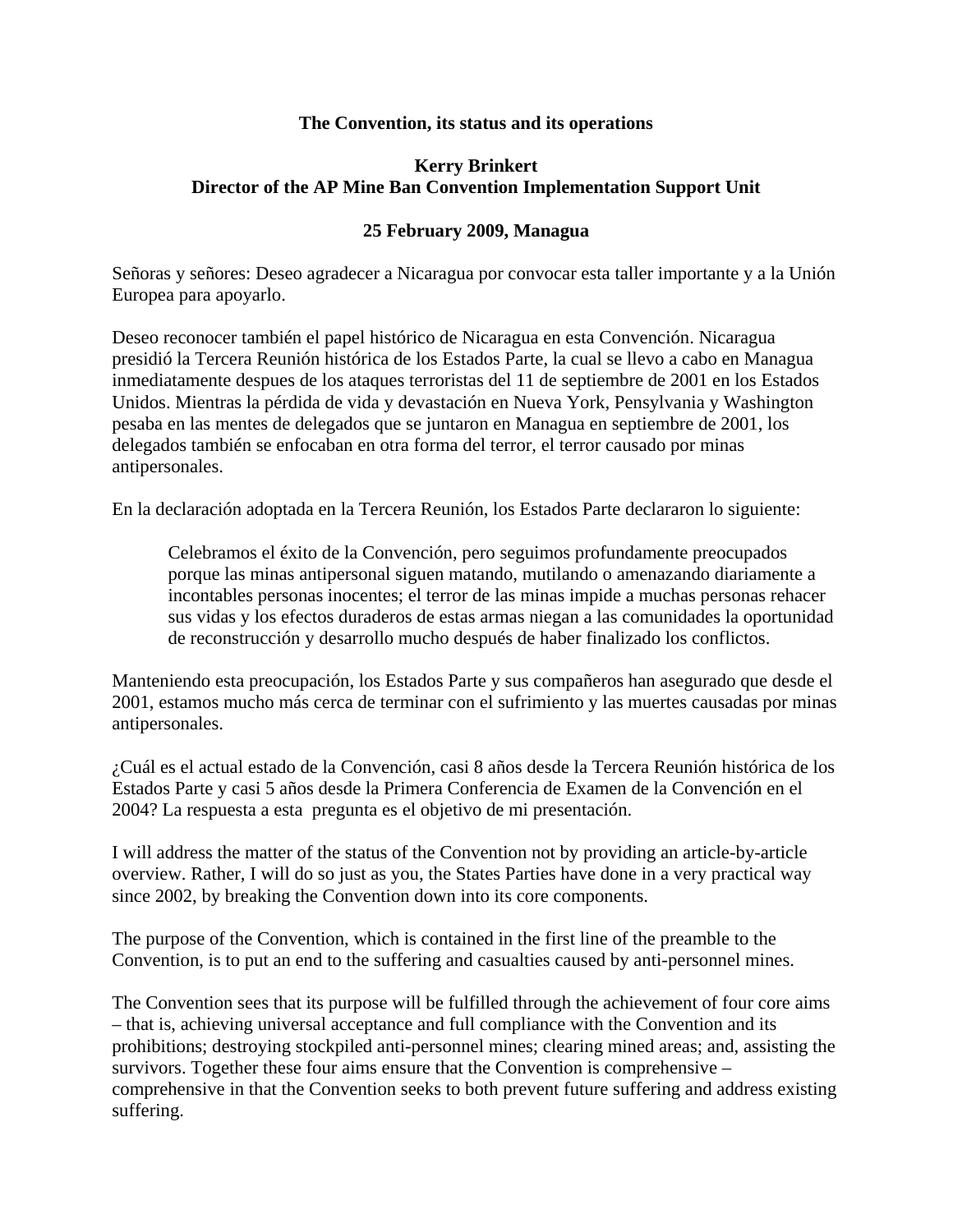The States Parties have also recognized that the effort to implement the Convention also features work on other matters essential for achieving the Convention's core aims.

For instance, the centre-piece of the Convention is its provisions concerning cooperation and assistance, with each State Party possessing the right to seek and receive assistance from other States Parties to the extent possible, and, the responsibility of States Parties in a position to do so to provide assistance.

Next, transparency in implementation, through both formal and informal means, is another important matter essential for achieving the Convention's aims. I'm pleased that our good friend Peter Kolarov from the UN Office for Disarmament Affairs is here to describe these provisions in more detail tomorrow.

Another important matter is the set of measures contained in the Convention to ensure compliance. This includes the primary responsibility of ensuring compliance resting with individual States Parties with Article 9 of the Convention accordingly requiring each party to take all appropriate legal, administrative and other measures, including the imposition of penal sanctions, to prevent and suppress prohibited activities by persons or on territory under its jurisdiction and control. We are fortunate that Anton Camen of the ICRC has joined us to offer his expert assessment on the application of Article 9 tomorrow.

Finally, a basket of things we generally refer to as implementation support are essential for achieving the Convention's aims.

The States Parties' clear and unwavering focus on their four core aims and on those four other matters essential for achieving their aims has served them well. This focus has for over eight years been the framework for organizing work in the context of the Convention.

It has enabled all actors to find within this framework the space to discuss any matter related to the universalization or implementation of the Convention, but in such a way that the focus remains clear – that the ultimate purpose is the end to the suffering and that this vision can only be realized through universal acceptance and full compliance with the Convention's prohibitions and its other provisions, the destruction of stockpiled mines, the clearance of mined areas and assistance to the victims.

You can see how this organizing framework has been applied at the every formal meeting of the Convention since 2002, including at the 2004 First Review Conference where the review and action plan adopted by the States Parties were structured in accordance with these four core aims and the four other matters essential for achieving the Convention's aims.

Since the Convention's First Review Conference, great progress has been made towards achieving universal acceptance of the Convention. 156 States have ratified or have acceded to the Convention. In 2008, 164 Member States of the United Nations, including 20 States not parties to the Convention, voted in favour of the annual UN General Assembly resolution on the universalization and implementation of the Convention.

Approximately 70 percent of the States that at one time produced anti-personnel mines are now parties to the Convention and therefore have accepted that they never again shall produce the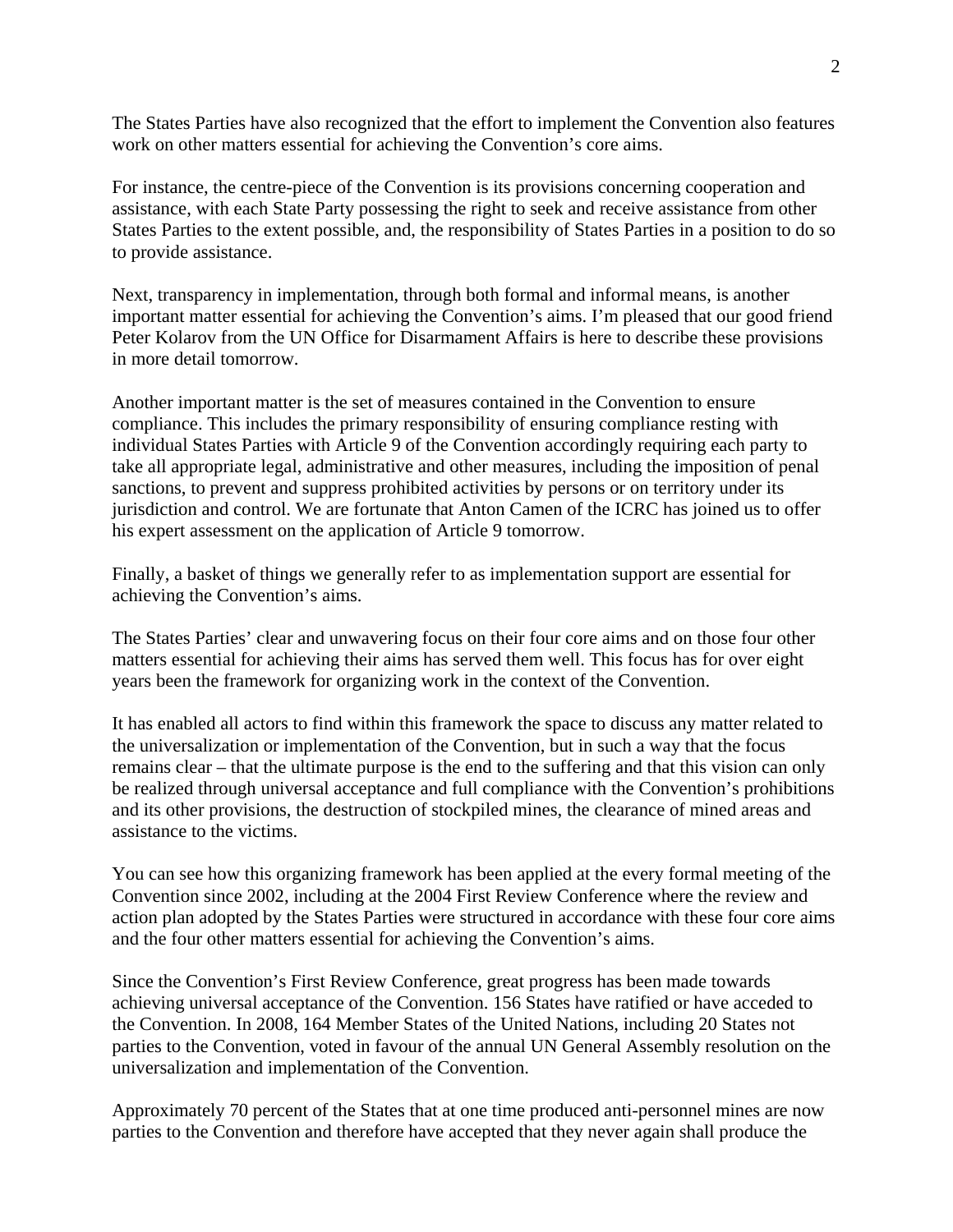weapon. New use of anti-personnel mines has been stigmatised and is rare. Moreover, several States not parties have indicated a willingness to consider accession to the Convention.

And much of this progress towards universalization is driven by an undying commitment by the Canadian universalization contact group coordinator and successive Convention presidents who have placed a high priority on universalization, including by the Convention's current President, His Excellency Jürg Streuli of Switzerland who has committed to an ambitious series of universalization initiatives.

Since the end of 2004, 12 States have ratified or have acceded to the Convention: Bhutan, Brunei Darussalam, the Cook Islands, Haiti, Indonesia, Iraq, Kuwait, Latvia, Montenegro, Palau, Ukraine and Vanuatu. This leaves 39 States that have not ratified or acceded to the Convention, including two States in the Americas.

The fact that 39 States have not yet accepted the Convention is the most apparent fact that indicates that work to universalize the Convention is not complete. In addition, while there has been little new use in recent years, several States not parties perceive that they derive utility from mines previously emplaced. And others remain ready to use mines. In addition, millions of mines likely are stockpiled by these States not parties. As well, armed non-State actors continue to use anti-personnel mines.

With respect to stockpile destruction, you will recall that each State Party "undertakes to destroy or ensure the destruction of all stockpiled anti-personnel mines it owns or possesses, or that are under its jurisdiction or control, as soon as possible but not later than four years after the entry into force of this Convention for that State Party." The exception to this rule is that States Parties may retain "a number of anti-personnel mines for the development of and training in mine detection, mine clearance, or mine destruction techniques." This number "shall not exceed the minimum number absolutely necessary" for these purposes.

At the end of the 2004, 128 States Parties no longer held stocks of anti-personnel mines, either because they had destroyed their stocks or because they had reported that they had not held stocks. 16 States Parties were still in the process of destroying stocks.

At the end of last year, there were 150 States Parties that no longer held stocks of anti-personnel mines and only 6 States Parties remain in the process of destroying their stocks. In 2004, stockpile destruction in the Americas was nearly complete. Today, it is complete. For some this matter is a distant memory, with Argentina, Brazil, Canada, Chile, Colombia, Ecuador, El Salvador, Honduras, Nicaragua, Peru, Suriname, Uruguay, and Venezuela having destroyed their mines some time ago. In 2004, it was possible to account for the States Parties having destroyed approximately 37 million mines. As of today, approximately 41 million mines have been destroyed by the States Parties.

In terms of challenges, many remain. Allow me to use not my words but those contained in the Geneva Progress Report of the Ninth Meeting of the States Parties to characterize these. The Geneva Progress Report states: "In the 8MSP's Dead Sea Progress Report 2006-2007, it was noted that while the number of States Parties which must fulfil Article 4 obligations is small, serious challenges remain. At the 2 June 2008 meeting of the Standing Committee on Stockpile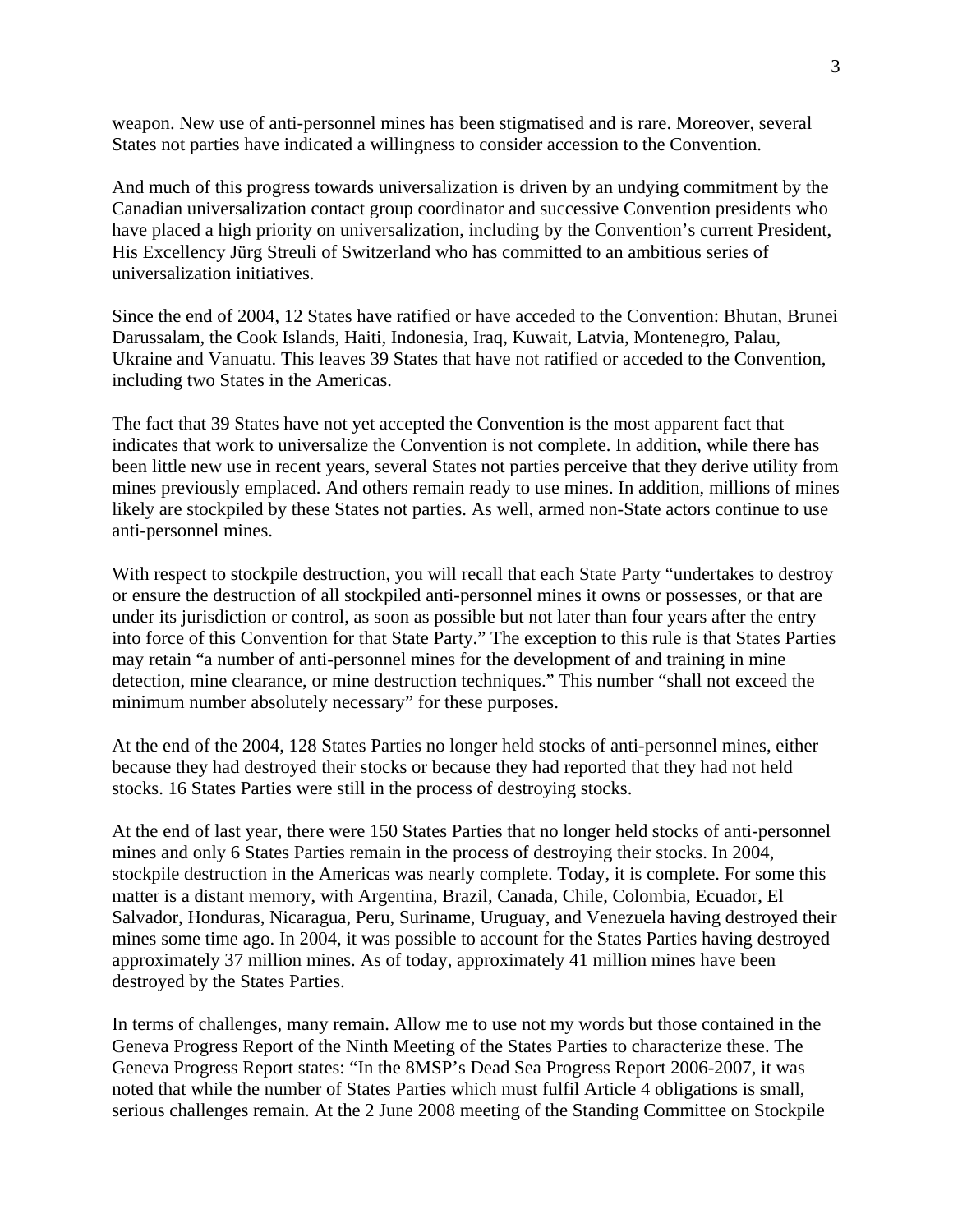Destruction, it was noted that these challenges are even more profound than initially anticipated and expressed at the 8MSP."

The Geneva Progress Report goes on to say that "the failure by Belarus, Greece and Turkey, which together have almost eight million stockpiled anti-personnel mines, to comply with the obligations contained in Article 4 by their deadlines represents a matter of serious concern."

The Geneva Progress Report furthermore states that "three States Parties, Equatorial Guinea, Gambia and Haiti, that are assumed to not possess stockpiled anti-personnel mines, remain overdue in submitting an initial transparency report. As well, one State Party, Cape Verde, for which information emerged prior to the 8MSP indicating that it indeed held stocks and that these have been destroyed, is overdue in providing an initial transparency report to clarify the types and quantities of mines destroyed after entry into force."

In terms of the aim of clearing mined areas, please allow me to recall a few pertinent details from the Convention, which will be explained in more detail by my colleague Juan Carlos Ruan later today. First, the Convention defines a "mined area" as "an area which is dangerous due to the presence or suspected presence of mines." Each State Party is obliged to identify, under Article 5, and to report, under Article 7, all mined areas containing or suspected to contain antipersonnel mines.

Each State Party reporting mined areas must, as soon as possible or no later than 10 years after entry into force for that State Party, render these areas no longer dangerous due to the presence or suspected presence of AP mines. And finally, if a State Party believes it will be unable to do this, it may request an extension.

The status of this matter of the Convention at the end of 2004 included that 50 States Parties had reported mined areas containing or suspected to contain anti-personnel mines. Four of these 50 States Parties had, by the time of the First Review Conference, reported that they had completed implementation of Article 5. This included two States Parties in the Americas – Costa Rica and Honduras. While four States Parties had reported completion, there was little information regarding when which States Parties would be next to complete. And there was no means to declare or report "completion".

In addition, in 2004, there was a sense that it may take decades to clear perceived massive amounts of mined areas. With respect to many States Parties implementing Article 5, little information was available on the nature, extent and location of implementation challenges. And, there was no process for handling requests submitted under Article 5.

What is the status now?

52 States Parties have reported mined areas. Two additional States Parties had originally reported mined areas containing anti-personnel mines but since have corrected the record. Ten of these 52 States Parties have now reported implementation complete. This includes four States Parties in the Americas, with Guatemala and Suriname having joined Costa Rica and Honduras as States that have fulfilled their Article 5 obligations.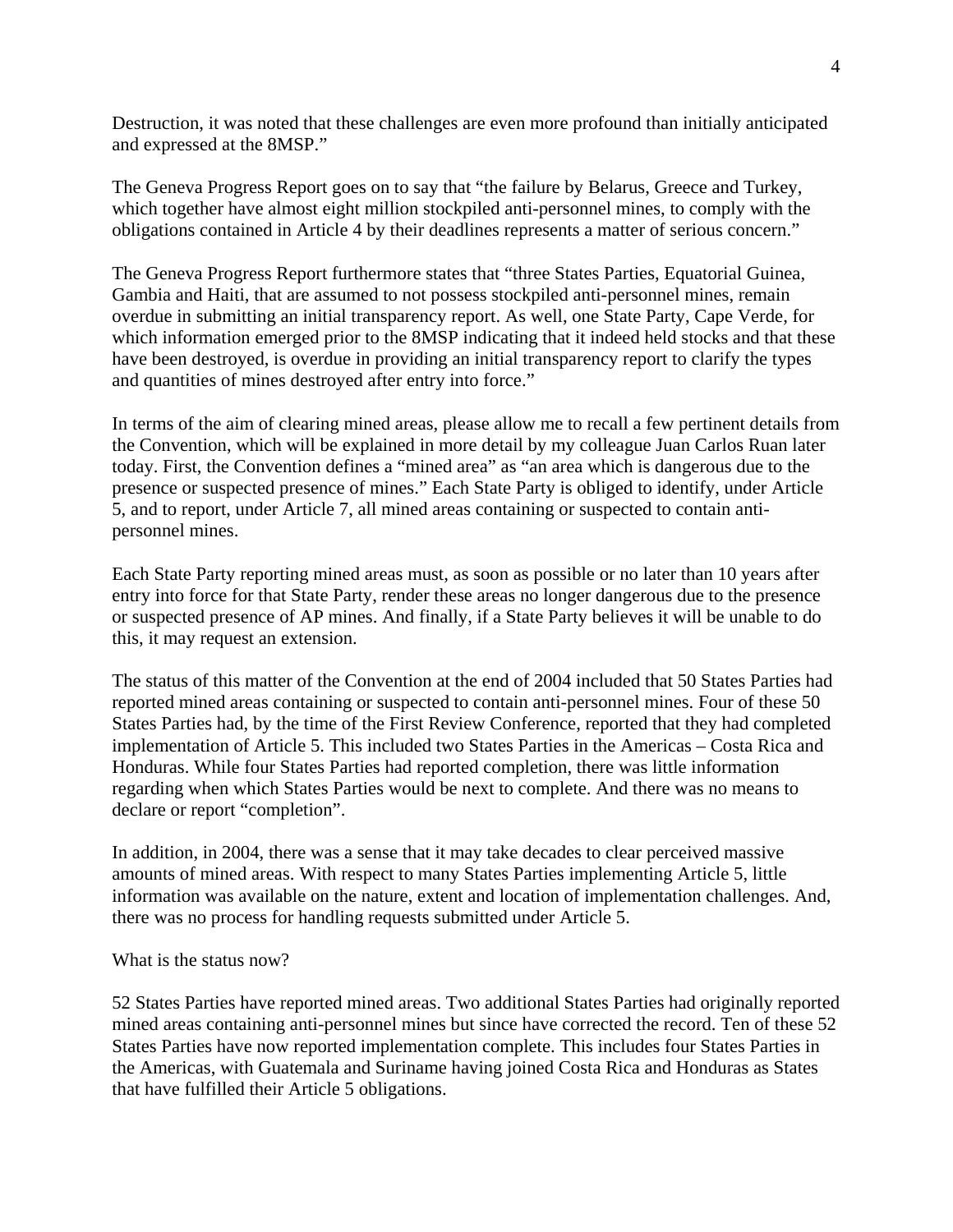Whereas in 2004 we knew little about who was next to complete when, now 6 to 8 States Parties have made it known they likely will complete in 2009 or 2010.

On the basis of an initiative undertaken by Guatemala in 2006, the States Parties have adopted a model declaration to voluntarily report completion.

Whereas in 2004, completion seemed like a near impossibility in many cases, we now know how to approach a landmine problem smarter. In particular, at the Ninth Meeting of the States Parties, the States Parties recommended the full use of practical technical and non-technical means to release, with confidence, areas suspected to contain anti-personnel mines in order that expensive and time-consuming clearance assets could be directed to where they are needed the most.

Thanks in large part to the efforts of those States Parties that submitted extension requests last year, there is much better information detailing progress made and challenges that remain. And finally, the States Parties have adopted a process for dealing with Article 5 extension requests and have proven that they intend to deal with them in a rigorous manner.

In terms of the aim of assisting the victims, the Convention contains an important promise to the survivors. In the preamble to the Convention, the States Parties' wish to do their utmost in providing assistance for the care and rehabilitation, including the social and economic reintegration of mine victims is recorded. And later it is specified that each State Party in a position to do so shall provide assistance for the care and rehabilitation, and social and economic reintegration, of mine victims.

What was the status prior to 2004?

Perhaps because of the tentative nature of the obligation as concerns survivors, prior to 2004 victim assistance was not treated with the same seriousness or precision as other provisions of the Convention. It was an easy throw away line to say that more time should be spent talking about victim assistance. But until the First Review Conference, little thought went in to discerning who was actually responsible and what the main focus in the context of the Convention should be.

Moreover, unlike obligations to destroy stocks or to clear mined areas, the aim of assisting the victims was not measurable nor time bound. NGO critiques of States' actions therefore amounted to well meaning appeals to do more, but how much more, what more, where, by when and by whom?

In 2004, there as a major achievement in the area of victim assistance, however, when after five years of intersessional work the States Parties adopted key conclusions that provided them with the basis to act strategically.

Victim assistance is now largely treated in a manner analogous to other obligations. The First Review Conference and the period that followed made it clear that, like with other obligations, sovereign States are ultimately responsible for matters under their control or jurisdiction, including the well being of their populations. As such, it is now clear that those States Parties with the responsibility for significant numbers of survivors – and 26 of them have self-identified – need to be provided with the space and the support to chart the course forwards.